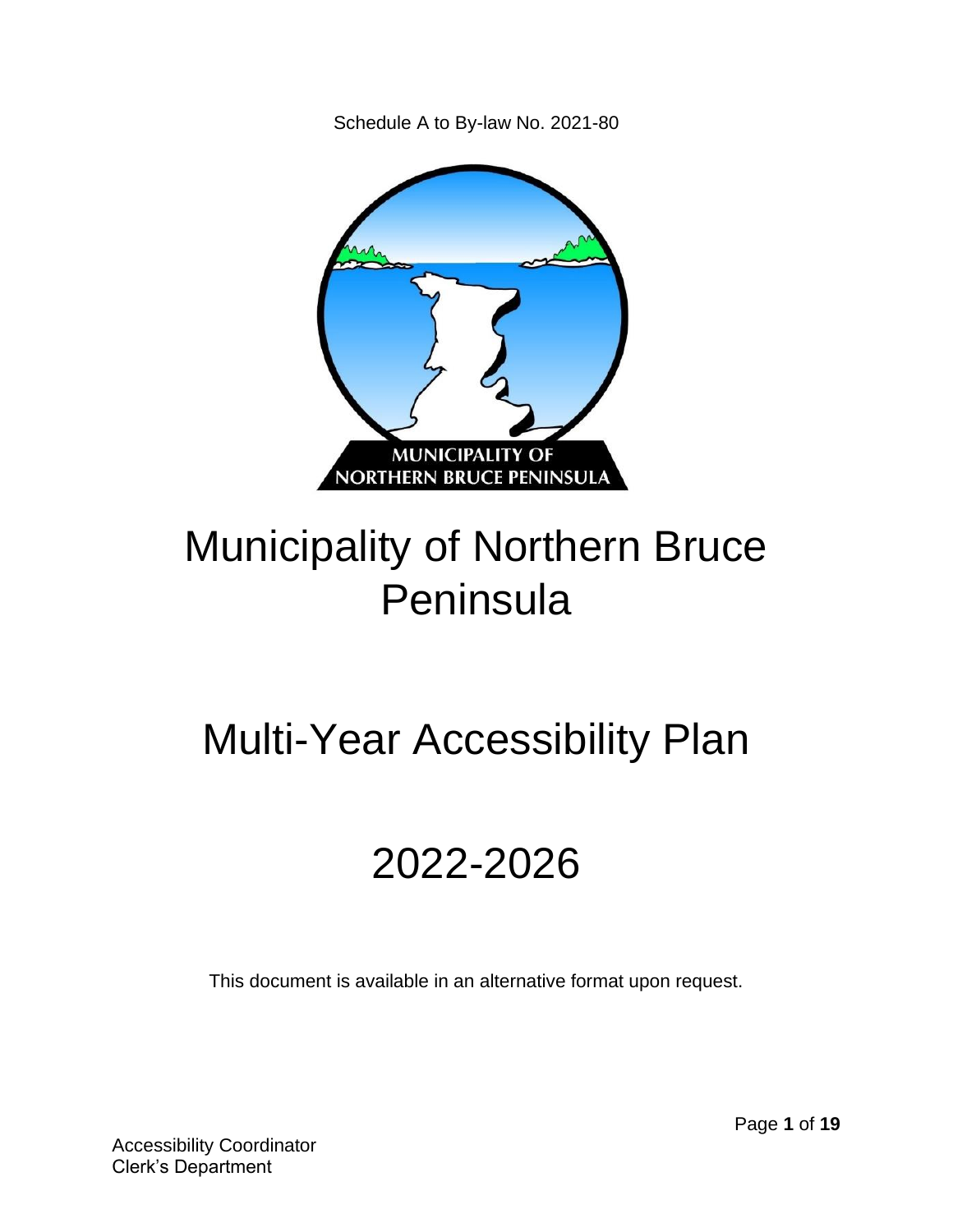## **Contents**

| Appendix A: Municipality of Northern Bruce Peninsula Multi-Year Accessibility Plan |
|------------------------------------------------------------------------------------|
|                                                                                    |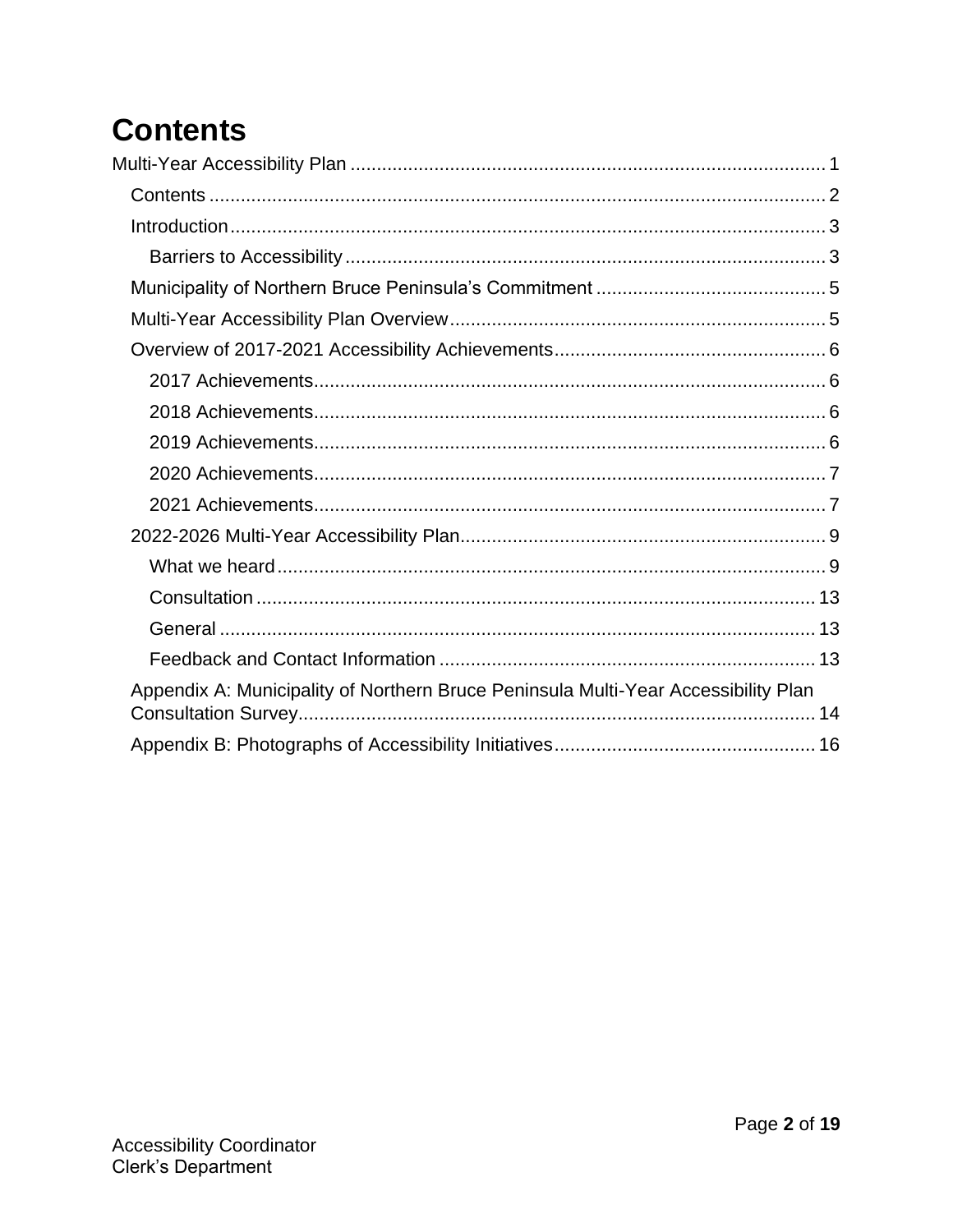## **Introduction**

In 2005, the Accessibility for Ontarians with Disabilities Act (AODA) was passed by the Government of Ontario to expand on the Ontarians with Disabilities Act (ODA) that was passed in 2001. The Human Rights Code promotes and protects the rights of people with disabilities to be free from discrimination. These Acts and Code outline accessibility standards focused on dignity, integration, independence and equal opportunity for all Ontarians.

The ADOA identifies various approaches for businesses, governments, and organizations to remove barriers to accessibility. The development of a Multi-Year Accessibility Plan is one aspect of complying with the AODA and acts as valuable resource in identifying and removing barriers to accessibility within the Municipality. In addition, the Municipality's Integrated Accessibility Standards Policy establishes requirements for the Municipality in the areas of Information and Communications, Employment, Transportation, Design of Public Spaces, and Customer Service.

The AODA defines a disability as follows:

"(a) any degree of physical disability, infirmity, malformation or disfigurement that is caused by bodily injury, birth defect or illness and, without limiting the generality of the foregoing, includes diabetes mellitus, epilepsy, a brain injury, any degree of paralysis, amputation, lack of physical co-ordination, blindness or visual impediment, deafness or hearing impediment, muteness or speech impediment, or physical reliance on a guide dog or other animal or on a wheelchair or other remedial appliance or device,

(b) a condition of mental impairment or a developmental disability,

(c) a learning disability, or a dysfunction in one or more of the processes involved in understanding or using symbols or spoken language,

(d) a mental disorder, or

(e) an injury or disability for which benefits were claimed or received under the insurance plan established under the Workplace Safety and Insurance Act, 1997; ("handicap")".

### **Barriers to Accessibility**

The AODA and accessibility plans aim to remove barriers that prevent people with disabilities from accessing services, facilities, and information. Barriers to accessibility can be described as anything that prevents an individual from participating in aspects of society based on their disability. Barriers can be organized into five types:

#### **Environmental Barriers**

Physical barriers within buildings or outdoor spaces that restrict or limit physical access for people with disabilities.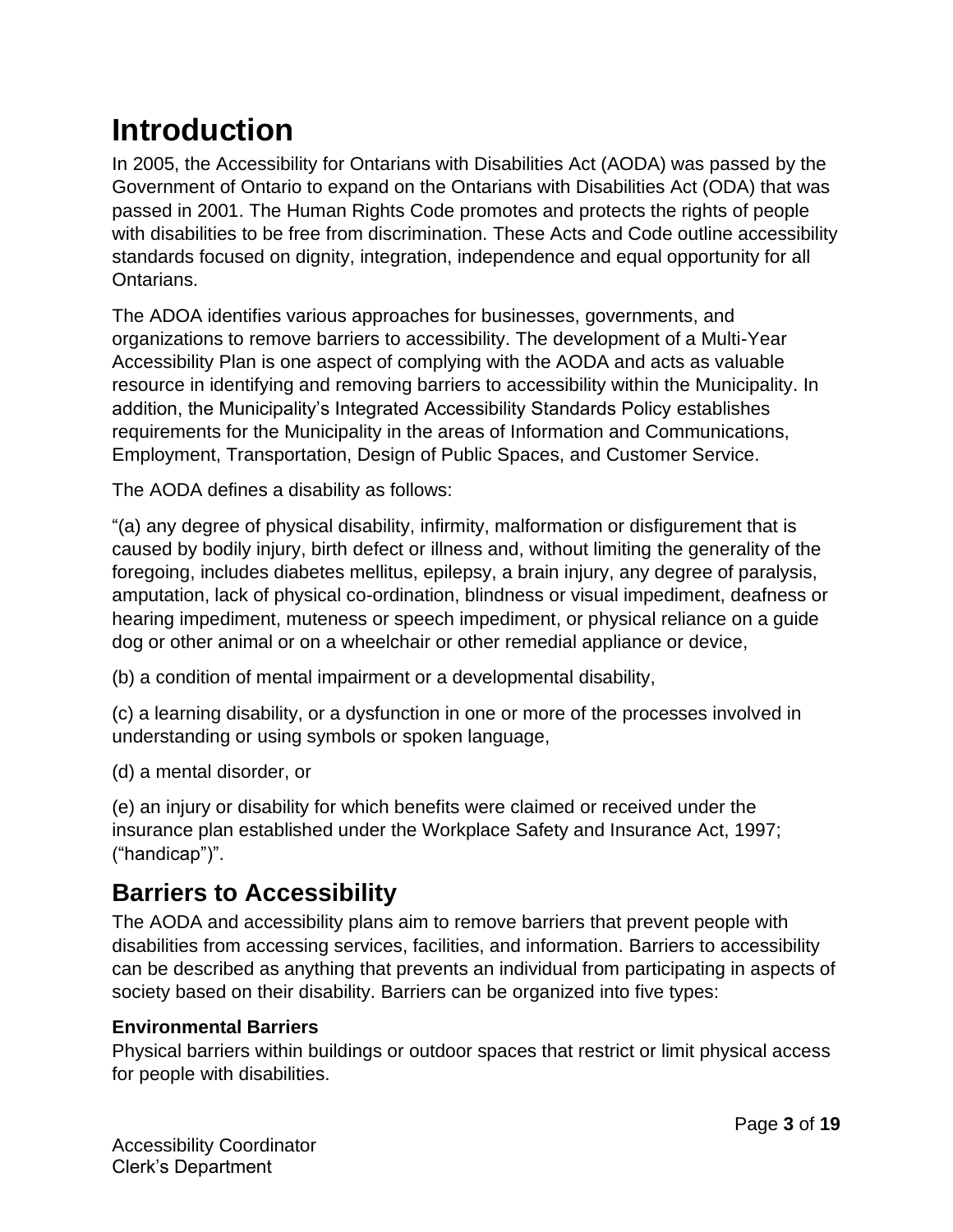To prevent environmental barriers:

• Design accessible spaces including entryways and exits from buildings, parking, customer service counters, meeting spaces, and washrooms.

#### **Communication Barriers**

Lack of consideration for people with disabilities when sending or receiving information.

To prevent communication barriers:

- Use clear and simple language
- Create accessible documents when presenting to the public
- Use clear and large fonts
- Use closed captions when posting videos
- Place signage that is easy to read with contrasting colours
- Make meetings organized and easy to understand

#### **Attitudinal Barriers**

Judgements, assumptions, and perceptions that discriminate against people with disabilities. Attitudinal barriers are often related to lack of knowledge or understanding.

To prevent attitudinal barriers:

- Avoid making assumptions
- Encourage the public to submit feedback on accessibility concerns
- Educate the public by posting information relating to accessibility on the website and Facebook page (promote National Accessibility Week)

#### **Technological Barriers**

When technology cannot be or is not modified to support various assistive devices and/or software.

To prevent technological barriers:

- Ensure the municipal website is compliant with current accessibility laws and standards
- Ensure website content and attachments can be read using a screen-reader

#### **Systemic Barriers**

Policies, procedures, or practices established by an organization that limits people with disabilities from participating and does not consider accessibility.

To prevent systemic barriers:

- Advertise a an accessible recruitment process that encourages applications from people with disabilities where accommodations are available upon request
- Support community groups that consider accessibility and are removing barriers
- Offer Individualized Employee Accommodation Plans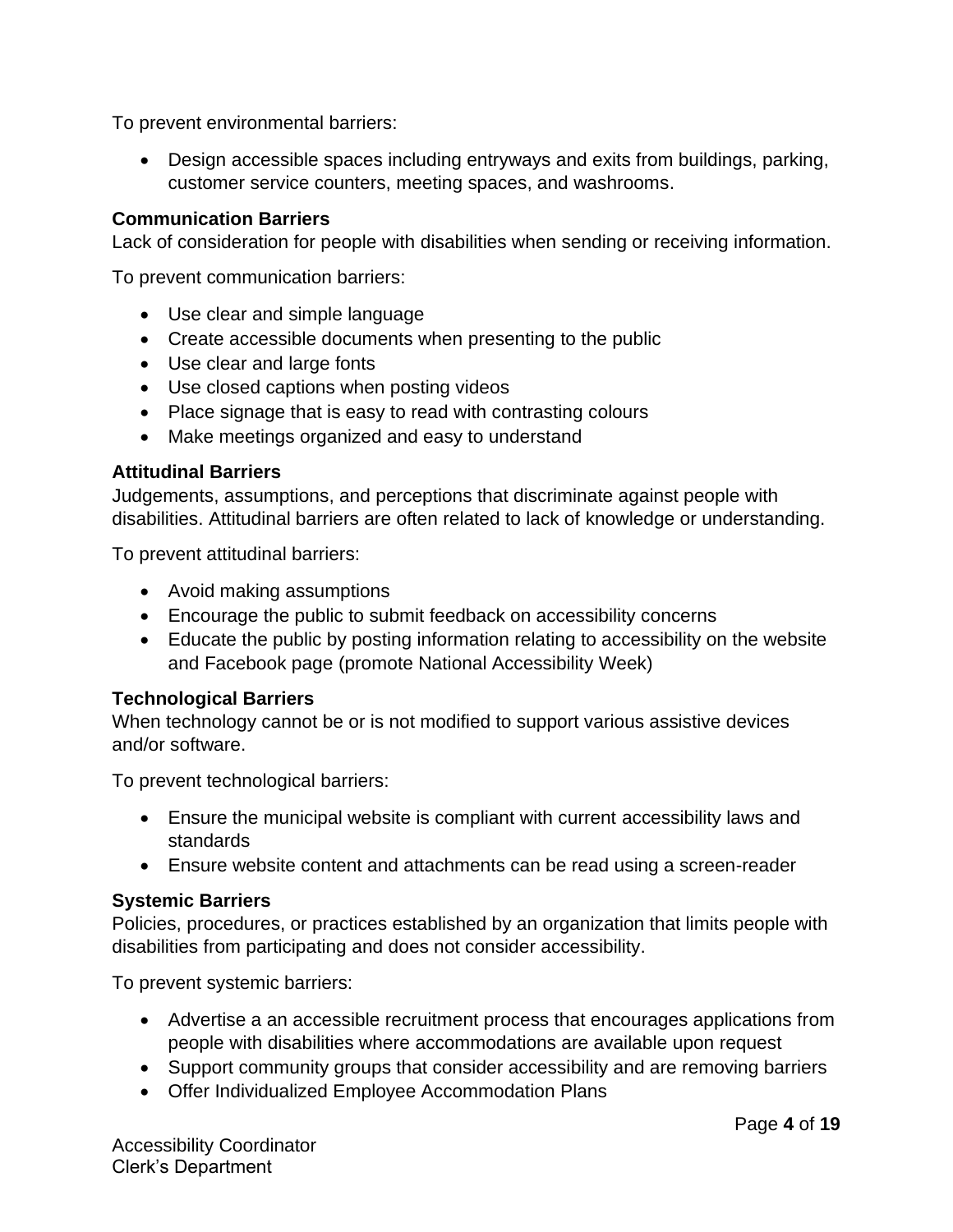## **Municipality of Northern Bruce Peninsula's Commitment**

The Municipality of Northern Bruce Peninsula (the Municipality) is committed to ensuring equal access and participation for people with disabilities. We are committed to treating people with disabilities in a way that allows them to maintain their dignity and independence. We will do so by removing and preventing barriers to accessibility and meeting our accessibility requirements under the Accessibility for Ontarians with Disabilities Act and Ontario's accessibility laws.

The Municipality is committed to meeting its current and ongoing obligations under the Ontario Human Rights Code with respect to non-discrimination. The Municipality is committed to excellence in serving and providing goods, services or facilities to all customers including people with disabilities.

One of the major roles of municipalities is to plan and develop our communities in the areas of roads, parks, transportation, housing, libraries, recreation, emergency services, facilities, elections, and more. Included within this role is enforcing barrier-free access requirements under the Ontario Building Code (OBC) and ensuring that new development incorporates accessible features that can be used by future generations.

## **Multi-Year Accessibility Plan Overview**

The creation of a Municipal Multi-Year Accessibility Plan is a requirement under the AODA and Integrated Accessibility Standards Regulation (ISAR). The purpose of the plan is to act as an organizational strategy to prevent and remove barriers to accessibility and enact requirements within the standards. In addition, the Plan highlights key priorities that are important to Northern Bruce Peninsula residents and was developed in consultation with the public as their opinions are valuable. The Plan must be reviewed and updated every five years. The Multi-Year Accessibility Plan is a guiding document and certain goals or priorities are subject to change.

The five standards of the ISAR are:

- Customer Service
- Information and Communications
- Employment
- Design of Public Spaces
- Transportation

The five ISAR standards have been incorporated into this Plan.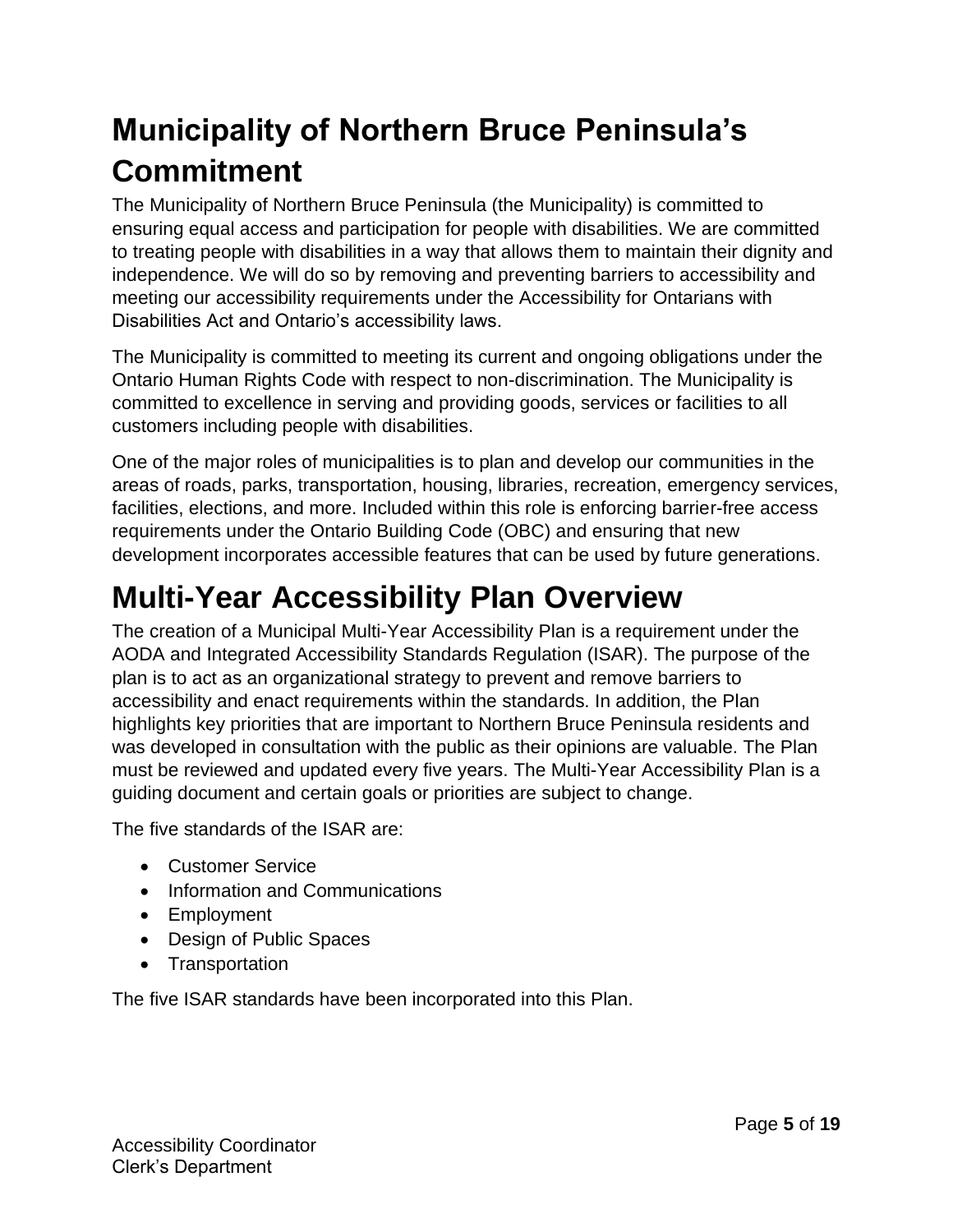## **Overview of 2017-2021 Accessibility Achievements**

There are several achievements to recognize from 2017-2021 with respect to improving accessibility in Northern Bruce Peninsula. Achievements include removing barriers and creating more inclusive communities. A comprehensive list of achievements are identified within our annual Accessibility Status Reports.

### **2017 Achievements**

#### **Accessible Fire Rating Sign Installed on Highway 6**

• A sign with larger font and contrasting colours was installed for better visibility.

#### **Placement of Additional Accessible Picnic Tables**

• Accessible picnic tables were placed at various locations.

#### **Renovations to Bruce Peninsula Family Centre**

• Accessible taps, sinks, and a lower countertop were installed.

### **2018 Achievements**

#### **Launch of New Municipal Website**

• The new municipal website was designed to promote a user-friendly experience with a fresh and modern layout.

#### **Renovations to Front Entrance/Reception Area at Municipal Office**

• Installation of accessible desks, work stations, automatic door openers, signage, and building entrance/reception area.

#### **Development of the 2018 Election Accessibility Plan**

• Internet and telephone voting methods were utilized for the 2018 election eliminating travel barriers.

#### **Purchase of a Second Mobi-mat**

• A second mobi-mat was purchased to allow water/beach access to enhance mobility and access at beaches/parks.

### **2019 Achievements**

#### **Accessible Sidewalk at School Bell Park**

• An accessible sidewalk was extended into the School Bell Park in Tobermory for easier access to accessible swings and playground equipment.

#### **Accessible Bucket Swings**

• Two accessible bucket swings were installed at Lion's Head Beach Park and School Bell Park in Tobermory for older children.

#### **Tobermory Concession Stand Washrooms**

• Bathroom renovations were completed at the Tobermory Concession Stand washrooms to improve access.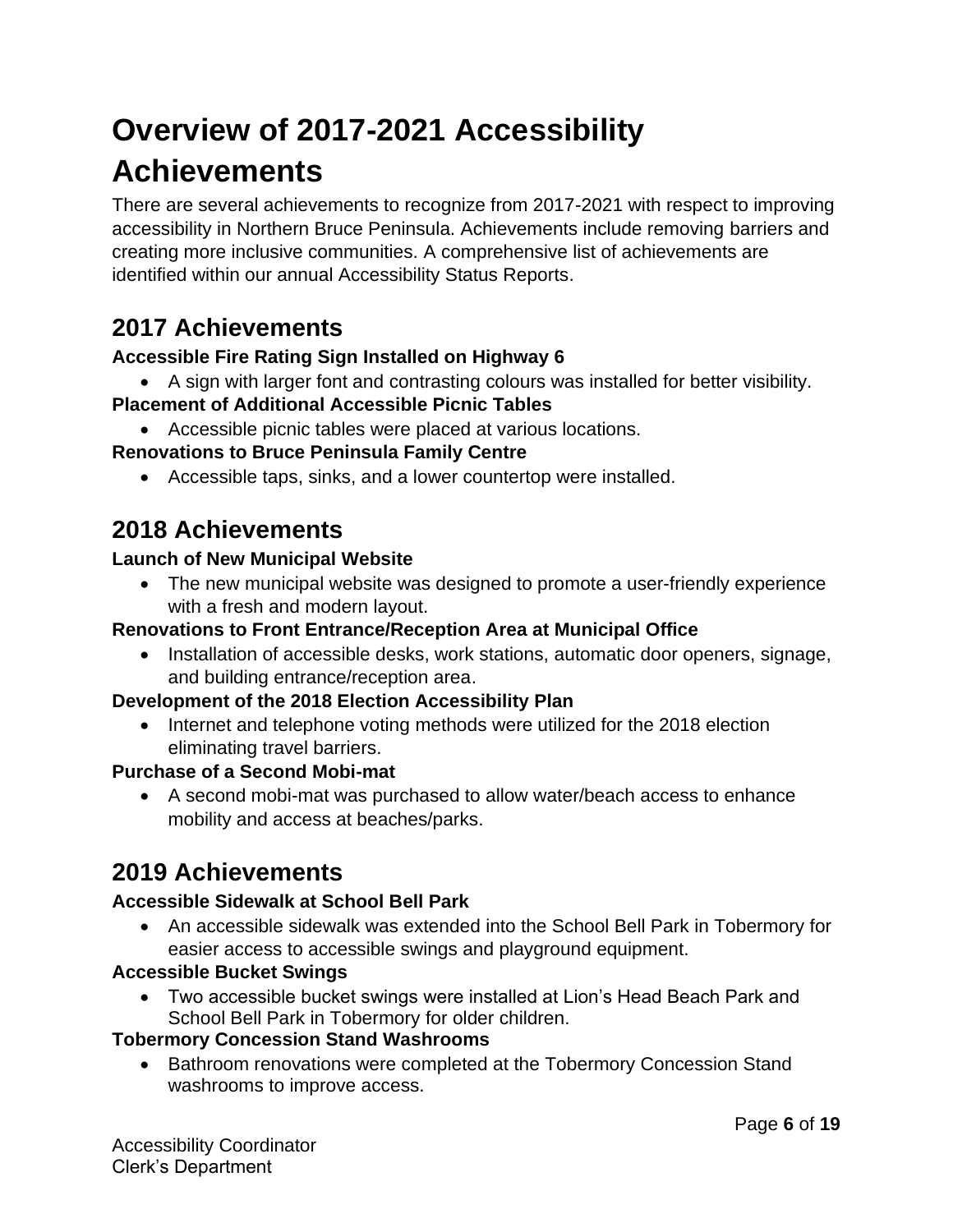#### **Service Animal Signage**

• Signage for "Service Animals Only" was purchased and installed.

#### **Online Burn Permits**

• Burn permits transitioned to an online system for where the public can easily obtain a burn permit by creating an account and renewing annually.

### **2020 Achievements**

#### **HR Downloads Online Training**

• Provides AODA and other accessibility training to Municipal employees.

#### **Accessibility Requirements for Site Plan Control Agreements**

• The Clerk has mandated that accessibility requirements be considered when preparing new Site Plan Control Agreements, such as the need for accessible parking spaces.

#### **New Accessible Customer Service Window and Wall in Front Office Space**

- The COVID-19 pandemic has resulted in the need to adapt to new service delivery processes. The accessible customer service window in the Municipal Office allows everyone to access a receptionist while protecting the public and municipal staff.
- A wall was constructed in the front office space of the Municipal Office that eliminated a trip hazard while creating more useable space for staff.

#### **Accessibility Audit**

• Successful completion of AODA Desk Audit.

### **2021 Achievements**

#### **National Accessibility Week**

• Promoted National Accessibility Week through postings on the municipal website and Facebook Page (May 30-June 5, 2021).

#### **Website AODA Compliance**

- As outlined within the Accessibility for Ontarians with Disabilities Act, the Information and Communications Standards section reflects that "by January 1, 2021, all internet, websites, and web content must comply with the Web Content Accessibility Guidelines (WCAG) 2.0, Level AA. These guidelines make websites more accessible for people who use computers differently because of their disabilities."
- Webpages within the municipal website are AODA compliant. All webpages were scanned by our website provider to detect any noncompliance and all necessary changes were completed. Staff detected some accessibility non-compliance within third-party documents posted on the website, therefore all third-party noncompliant documents were removed and replaced with website links (all noncompliant third-party documents must be removed to comply with new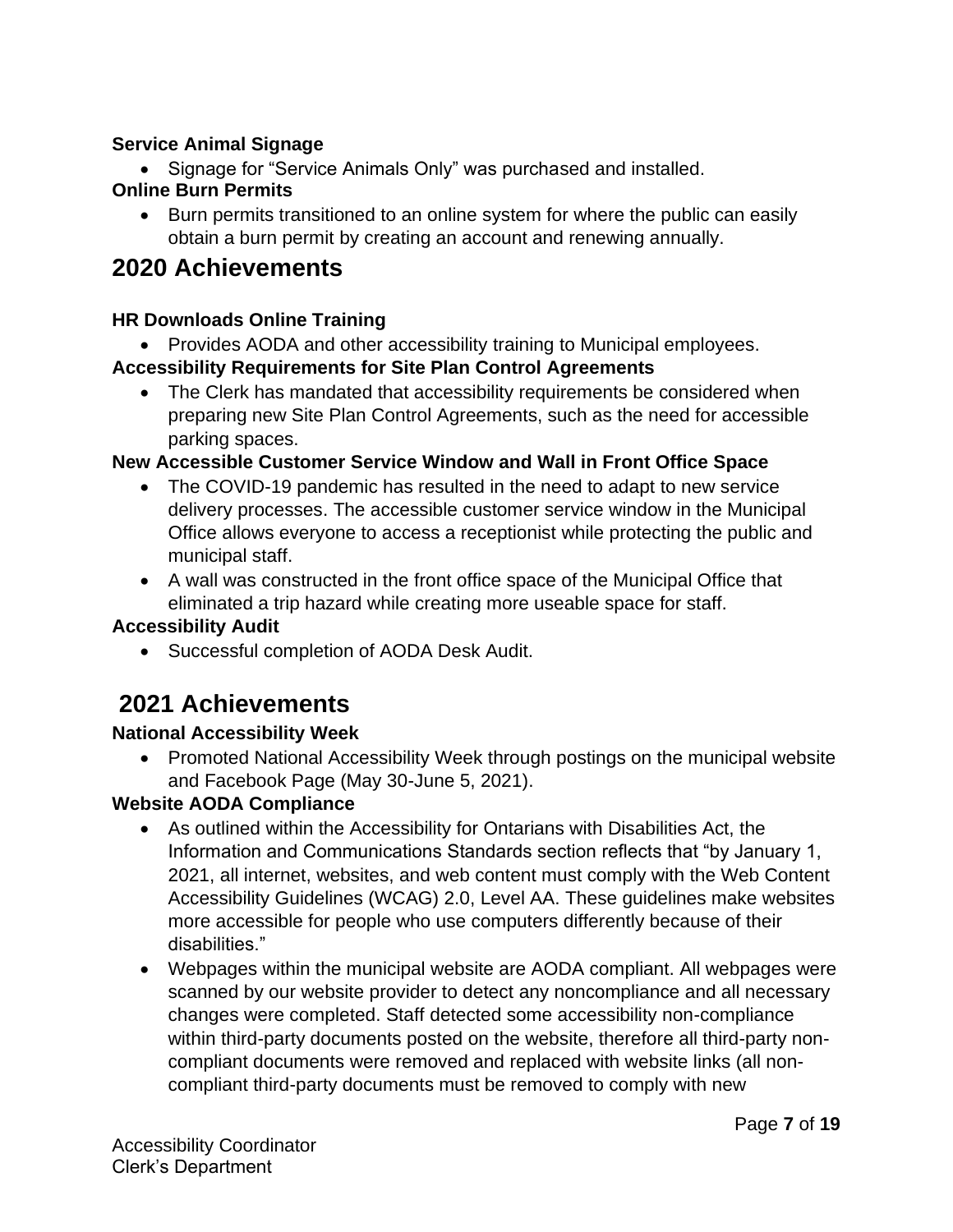regulations). Links to third-party websites are permitted despite whether the linked website is accessible.

- Staff compiled a list of all attached documents within the website and updated municipal documents to meet the new accessibility requirements.
- An accessible template for Council reports was created and staff are encouraged to scan finished reports through the accessibility checker on Word prior to approval.
- Staff began working on creating accessible fillable forms through Adobe Acrobat and are building fillable forms into the website that are submitted online.

#### **News V3 Module**

• An improved V3 News Module was configured into the Municipal website that allows the public to subscribe to Municipal News and receive clear communications.

#### **Facebook Page**

• The Municipality created a Facebook page as another communication channel.

#### **Audio/Video Council Meetings**

• Staff began live streaming Council meetings on Zoom due to the COVID-19 pandemic restricting public gatherings. To improve transparency and participation, Council approved the implementation of audio/video technology in the council chamber including livestreaming and meeting recordings. The technology upgrades and new software allow the public to watch Council meetings comfortably from their homes and view the meeting recordings at a later date/time. Closed captions will be added to meetings.

#### **Accessibility Policy**

• Policy/By-law No. 2021-27 Integrated Accessibility Standards was passed on April 26, 2021 including several schedules: Accessible Meeting and Event Guidelines, Employee Individual Accommodation Plan, Emergency Response Plan and Individualized Emergency Response Plan Form, Disruption in Service Notification, Customer Service Feedback Form, and Record of Customer Feedback Form.

#### **Internet/Telephone Voting Approved for the 2022 Municipal Election**

• Council approved internet/telephone voting for the 2022 Municipal Election allowing all electors to vote safely and comfortably from their homes. Voter help centre(s) will be available for people who require assistance casting their ballot.

#### **Online Harbour Applications and Campground Bookings**

• Harbour applications and Lion's Head Beach Park Campground bookings can be completed through the Municipal website.

#### **Funding Received for Lion's Head Community Centre/Arena Renovations**

• Provincial funding was received to renovate the facility including relocating change rooms to the main floor and other accessibility updates.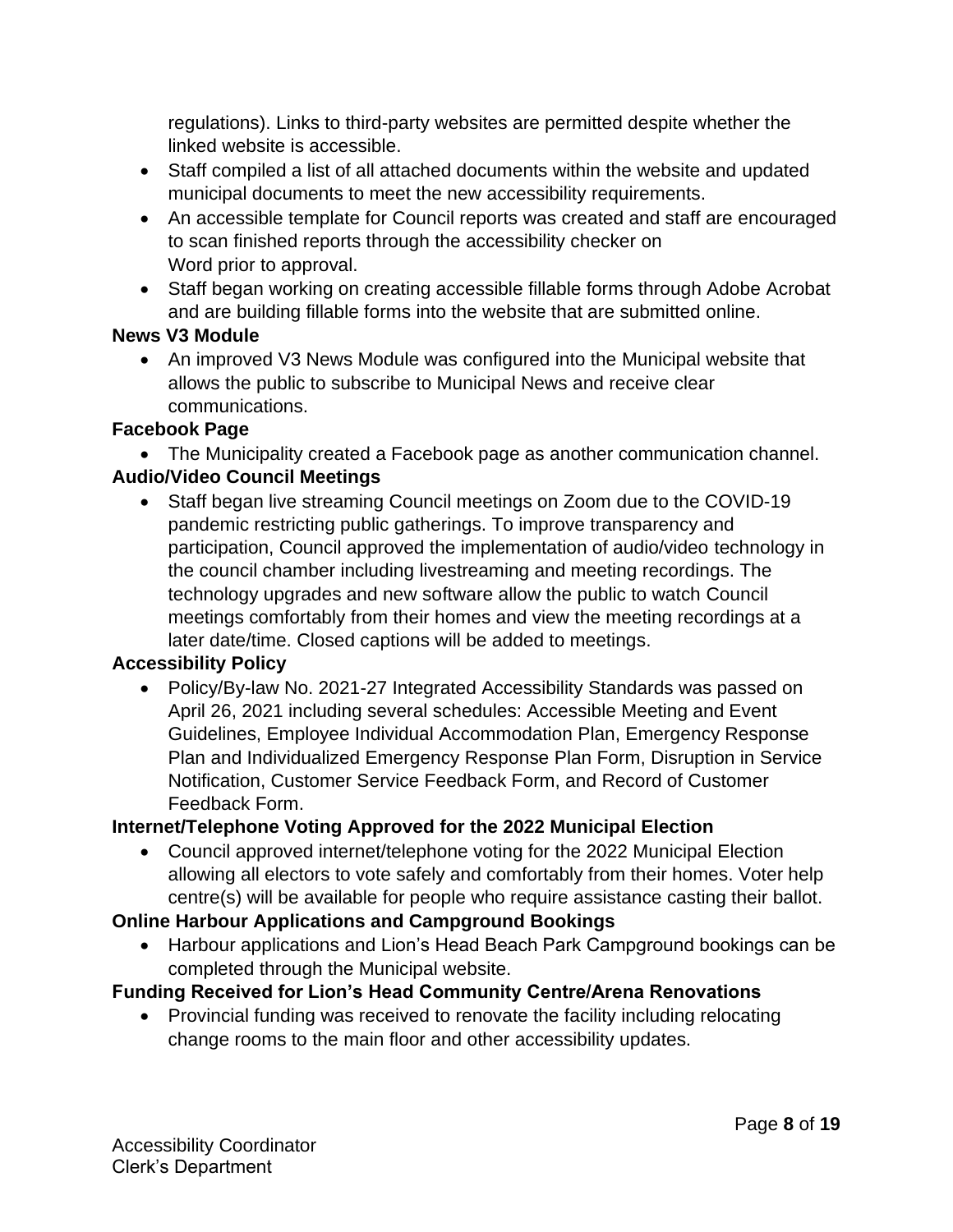#### **Agreement with Celtic Sports and Arts Centre. Inc. for the Provision of Shuttle Services within the Village of Lion's Head**

• The public/private partnership allows the company to operate a shuttle bus around Lion's Head while offering free transportation to seniors and children under 5 years of age. The shuttle bus is equipped with a wheelchair lift/ramp.

#### **Training for all Municipal Office Staff on Accessible Documents**

• Microsoft Office and Adobe Acrobat Professional Accessibility Training (online) was completed by municipal staff. Staff greatly benefited from training on how to create and remediate accessible documents in Microsoft Office and Adobe Acrobat programs. This training will ensure that accessible documents are being created across all departments.

#### **Tobermory Community Centre Door**

• Installed an outward facing door at the Tobermory Community Centre serving as a separate entrance to the Information Centre.

#### **Purchase of Ergonomic Office Chairs**

• Ergonomic office chairs were purchased for some office staff that will assist in better sitting posture and any accessibility needs.

## **2022-2026 Multi-Year Accessibility Plan**

### **What we heard**

The following sections provide an overview of what we heard from the community through the public survey posted on [Let's Talk NBP](https://letstalknbp.ca/) (Bang the Table), the Municipality's community engagement platform. Some of the feedback received relates to planned accessibility initiatives, which confirms that these priorities are responsive to the priorities of the community. Some comments were not within the scope of the Municipality and these comments were shared with the appropriate organizations/authorities (such a private operators or groups).

#### **Customer Service**

This includes but is not limited to recreational programs and services, customer service provided at harbour offices, the Lion's Head Beach Park Campground, Municipal Office, community centres, and Lion's Head Arena.

Public Comments:

- Good online application forms on the municipal website
- Permanently allow online participation in Council and Committee meetings
- Implement flexible meeting times for Council and Committee meetings with no penalization for missed meetings
- Excellent customer service from staff at the Lion's Head Marina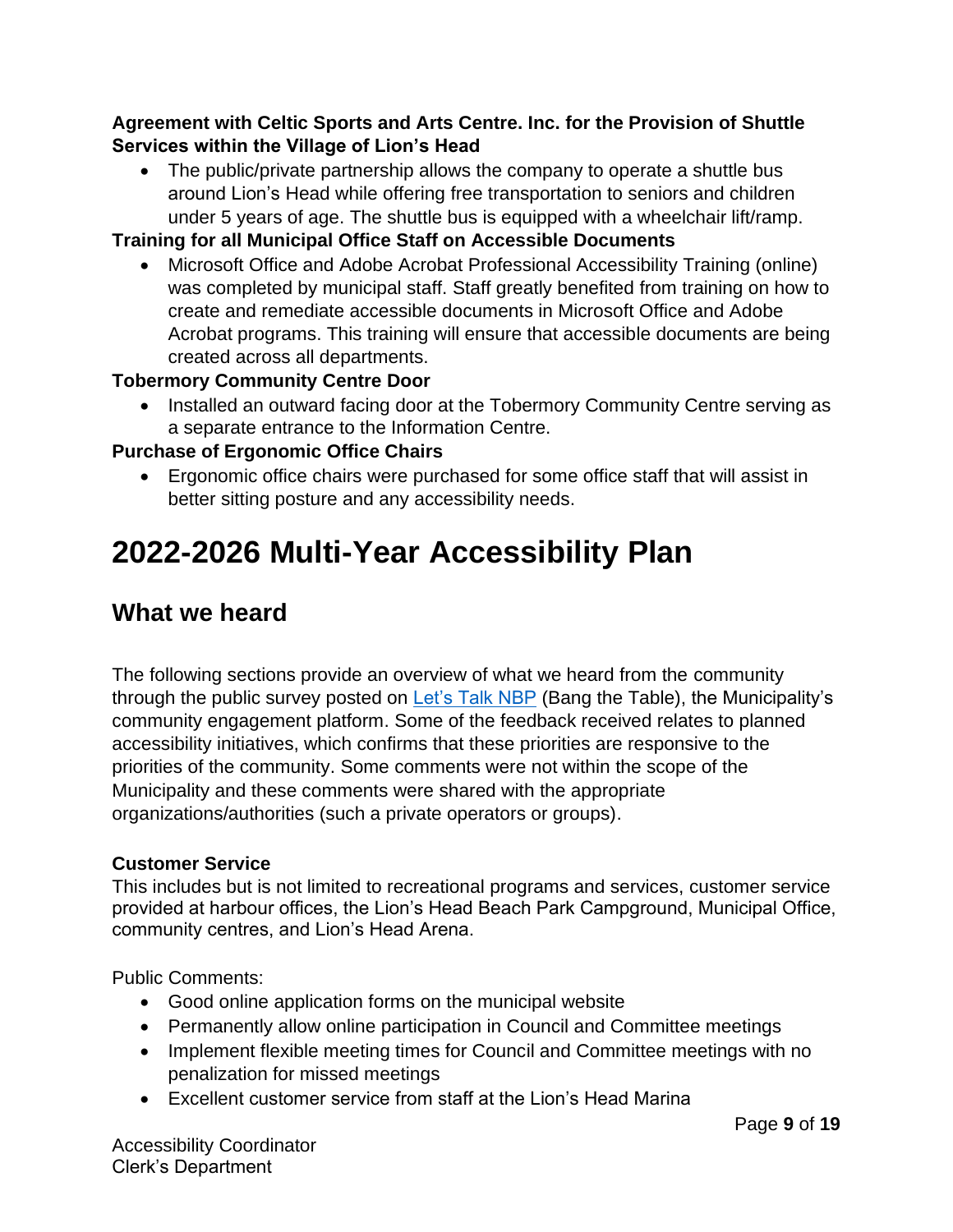2022-2026 Goals:

- Ensure new staff, council, and committee members receive accessible customer service training through HR Downloads
- Continue the use of fillable applications forms on the website
- Investigate and implement new software and programming to improve and simplify customer service, such as online parking pass registration

#### **Information and Communications**

This includes but is not limited to technology and signage, the Municipal website, the Municipal Facebook page, printed materials and other Municipal correspondence, water and property tax billing, charts and maps, and public meetings, consultations and events.

Public Comments:

- Install clearer paid parking signage
- Place paper copy surveys in well-used facilities, such as the bank, pharmacy, grocery store, etc.
- Facilitate in person meetings between Council, staff and the public (seniors) to gather input
- Council Meeting Highlights provide a good summary of Council meetings
- Continue publishing Council minutes in the Bruce Peninsula Press newspaper
- Reorganize the website for easier access to join online Council meetings
- Better publicize Let's Talk NBP, the Municipality's online engagement tool

2022-2026 Goals:

- Ensure paid parking areas are well signed
- Offer paper copies of surveys and documents to the public upon request
- Continue holding public meetings to gather feedback on important Council decisions (virtually and/or in person)
- Continue writing and posting Council Meeting Highlights and publishing minutes in the Bruce Peninsula Press
- Continue updating the municipal website and reorganizing information to improve accessibility
- Continue using the municipal Facebook page to share important municipal information and communications

#### **Employment**

This includes but is not limited to opportunities for employment and volunteering with the Municipality of Northern Bruce Peninsula, including our online application submission form on the Municipal website and job postings.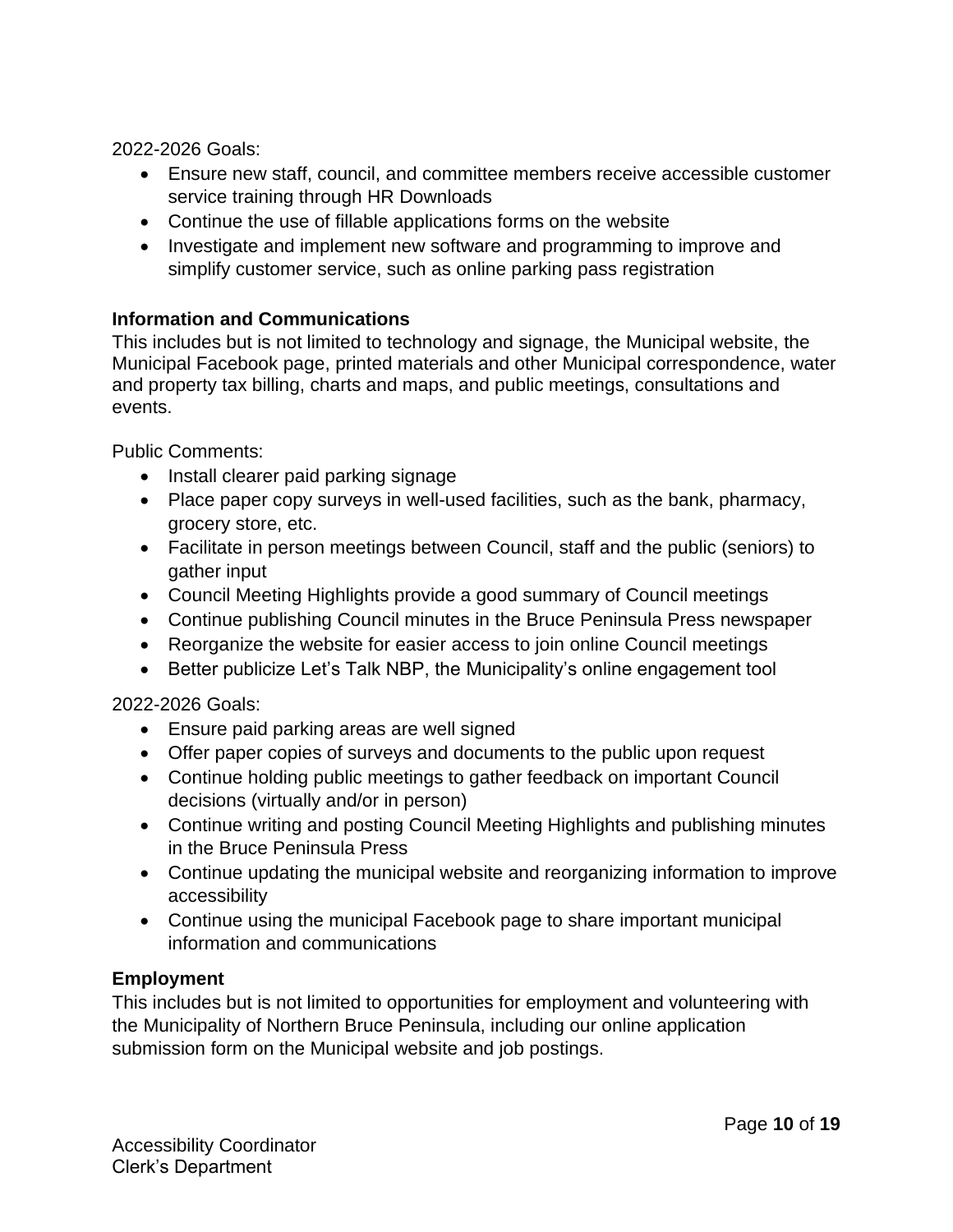Public Comments:

- Accept in person/hard copy employment applications
- Consider organizing a volunteer job fair in the Municipality
- Continue updating policies and procedures

2022-2026 Goals:

- Continue advertising that the Municipality is an equal opportunity employer committed to an inclusive, barrier-free recruitment and selection process and welcomes and encourages applications from people with disabilities. Accommodations are available on request for candidates taking part in all aspects of the selection process.
- Encourage employment opportunities, economic development, local businesses and growth
- Support and promote local job fairs
- Update employment policies and procedures as required

#### **Design of Public Spaces**

This includes but is not limited to Municipal facilities, sidewalks, pathways and roads, and Municipally-owned parks.

Public Comments:

- Avoid interlocking pathways
- Improve grading along Main Street and Webster Street
- Construct shoulders into roads in Lion's Head for people using walkers and wheelchairs
- Design spaces for residents rather than focusing on tourism
- Improve and construct additional cycling paths
- Encourage local businesses to provide accessible main entrances
- Improve accessibility in Tobermory and Lion's Head: issues with narrow sidewalks, dangerous curbs, steps to access restaurants and stores, and narrow aisles
- Great boardwalk by the Tobermory Harbour
- Construct an accessible washroom at the Lion's Head Harbour
- Construct more wheelchair friendly sidewalks
- Improve access/egress from the road to the Golden Dawn (bad slope)
- Install more accessible washrooms for wheelchair users
- Promote wheelchair friendly retail environments
- Amalgamate Lion's Head Marina single sex washrooms into one accessible facility for all users
- Place an accessible dock at the Lion's Head Marina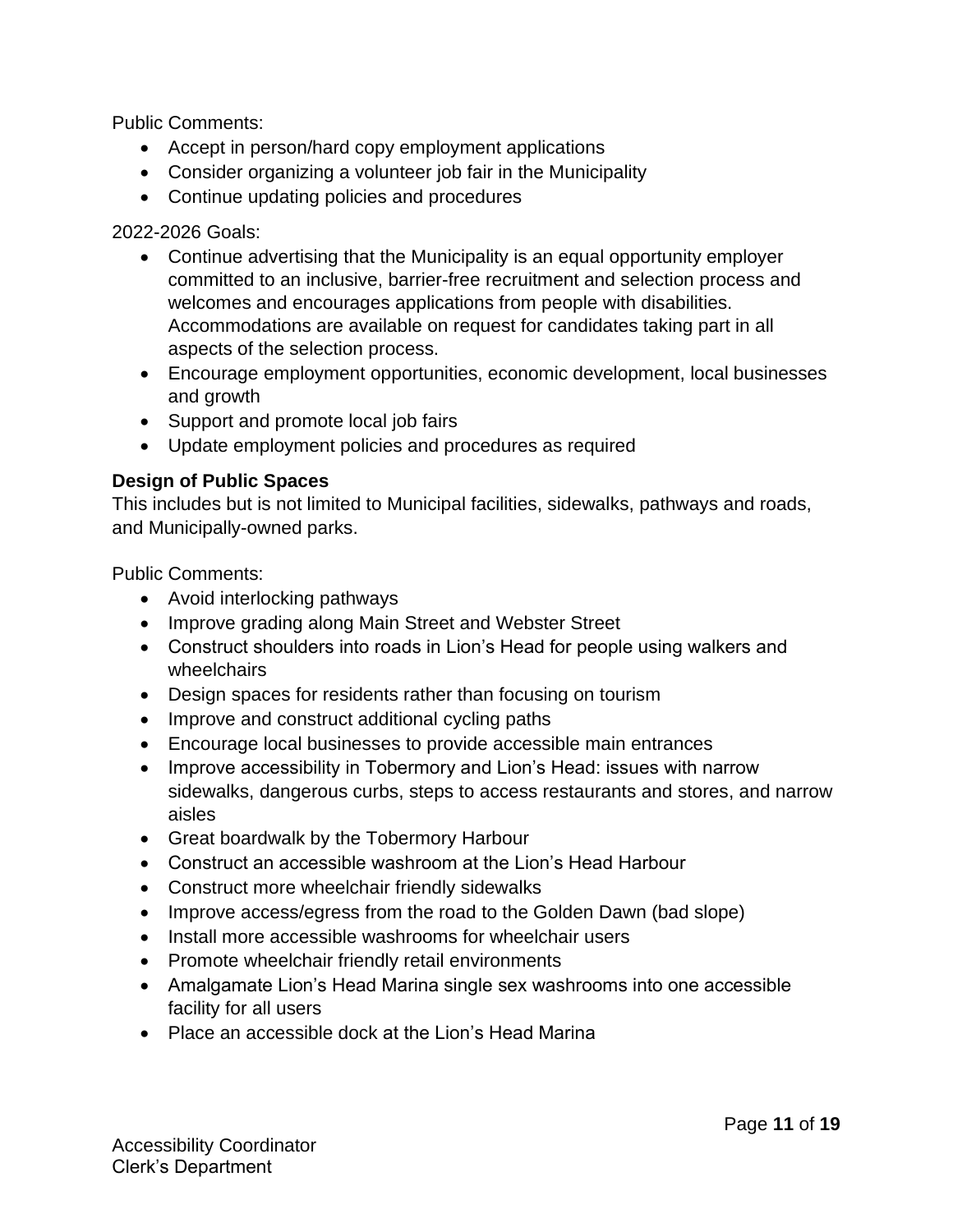2022-2026 Goals:

- Completion of the Lion's Head sidewalk construction project including the installation of 659 metres of sidewalks and repair of some poured concrete curbs throughout the Village of Lion's Head; sidewalks will be wheelchair, walker, and stroller accessible
- Place at least one accessible portable washroom in locations where portable washrooms are located and ensure new/renovated washroom facilities incorporate accessible washrooms
- Consider installing an accessible kayak launch and/or accessible dock at the Lion's Head and/or Tobermory Harbour and investigate funding opportunities
- Place accessible picnic tables in public parks and areas within the Municipality
- Encourage accessible retail spaces
- Install communication boards at the Lion's Head Beach Park and downtown Tobermory area
- Completion of Lion's Head Community Centre/Arena renovations incorporating accessible features and designs in accordance with AODA and Ontario Building Code (OBC) regulations

#### **Transportation**

This includes but is not limited to accessible parking at Municipal facilities and private transportation companies operating within the Municipality.

Public Comments:

- Increase the number of accessible parking spaces based on the high senior population
- Doing well providing resident parking passes
- Provide resident transportation to connect to existing transportation systems south of the Municipality
- Ensure accessible parking spaces are properly sized and situated to safely access sidewalks/pathways safely
- Increase accessible parking in Dyers Bay, Tobermory, and Lion's Head

2022-2026 Goals:

- Investigate new accessible transportation opportunities and support accessible private transportation initiatives
- Ensure ample accessible parking in new parking lots and facilities
- Attempt to increase accessible parking spaces in existing parking areas when reviewing parking designs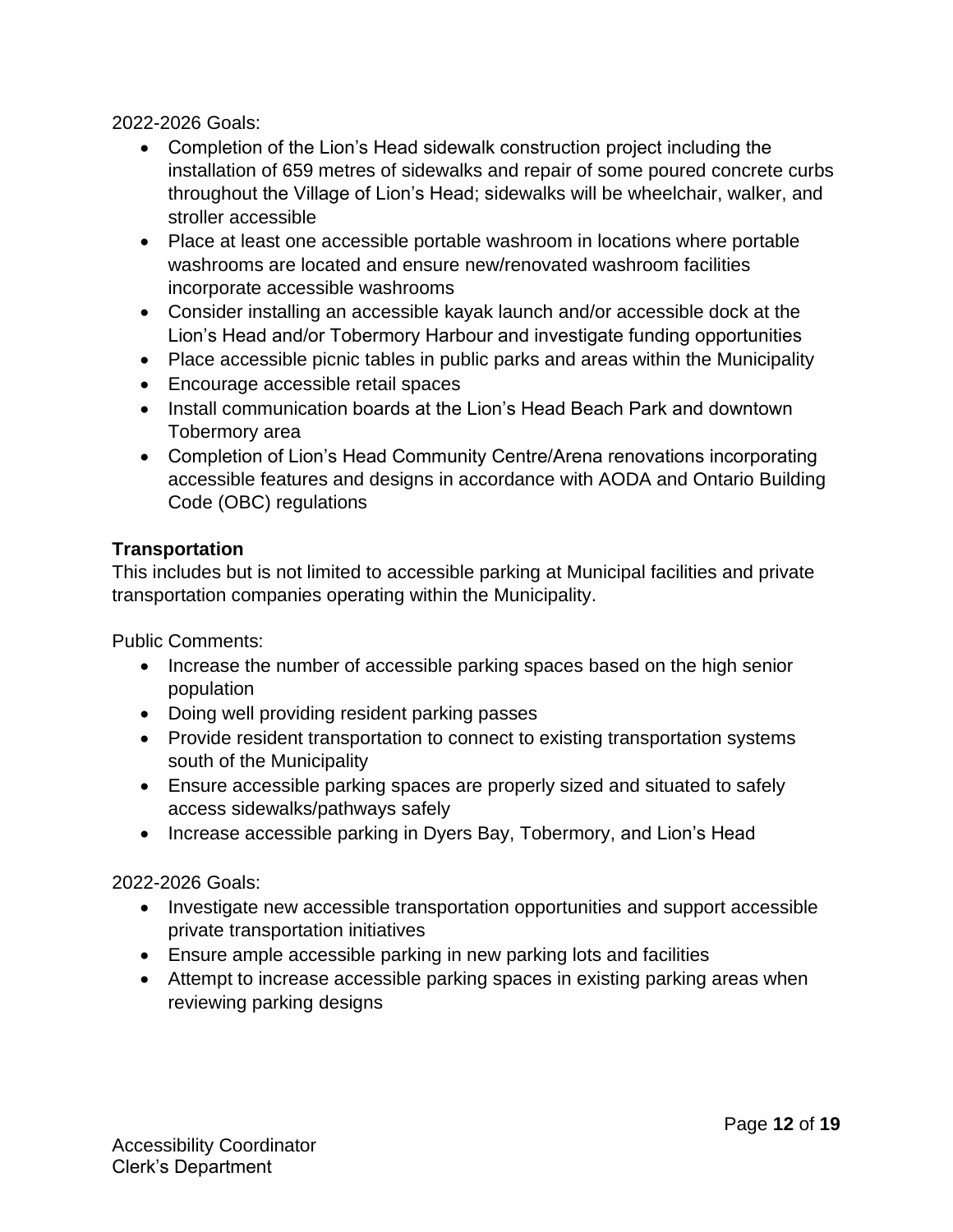## **Consultation**

Under the AODA, the Municipality is required to consult with individuals and people with disabilities. The Municipality is committed to working with members of the community and visitors to ensure legislation is met and the Municipality is accessible.

A survey was created as outlined within Appendix A to gather feedback regarding accessibility in the Municipality relating to the five Integrated Accessibility Standards.

The survey was advertised in the local Bruce Peninsula Press newspaper, municipal Facebook page, municipal website, and emailed to community groups. The survey acted as a valuable tool to receive clear comments and recommendations for improvements. A print copy of the survey and alternate formats were available upon request at the Municipal Office.

## **General**

#### **Accessibility Policy**

The Municipality's Integrated Accessibility Standards Policy establishes requirements for the Municipality in the areas of Information and Communications, Employment, Transportation, Design of Public Spaces, and Customer Service. The policy is posted on the municipal website and available in alternate formats upon request. The policy outlines the Municipality's commitment to accessible procurement, reporting, and training.

## **Feedback and Contact Information**

The Municipality encourages feedback from the public regarding accessibility including suggestions on how to improve services and ideas on new initiatives.

Copies of the Multi-Year Accessibility Plan and the most recent annual status and compliance reports are available on the municipal website. To provide feedback or request a document in an alternative format, please contact the Accessibility Coordinator at [deputyclerk@northernbruce.ca](mailto:deputyclerk@northernbruce.ca) or (519) 793-3522 X229.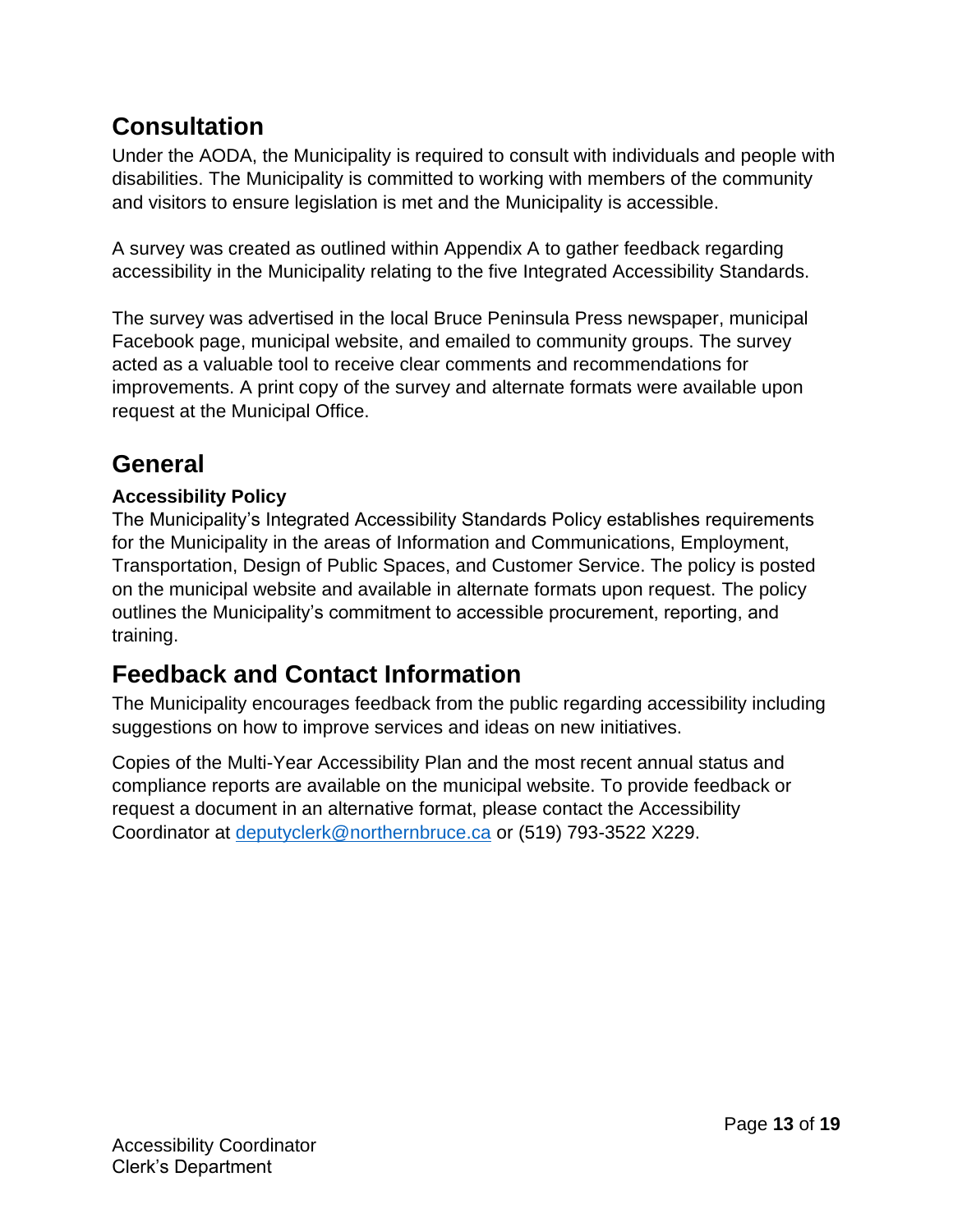## **Appendix A: Municipality of Northern Bruce Peninsula Multi-Year Accessibility Plan Consultation Survey**

We need your help to make Municipality of Northern Bruce Peninsula services, programs, and buildings more accessible for people with disabilities!

The purpose of this survey is to record your experiences with Municipal services, programs, and facilities, as we create the next Municipality of Northern Bruce Peninsula Accessibility Plan as part of our commitment to the Accessibility for Ontarians with Disabilities Act (AODA). The answers you provide today will help inform the Municipality of gaps and barriers that currently exist for people with disabilities and provide us with ideas on how to reduce and/or eliminate existing barriers.

For accessible survey formats or communications supports (paper, large font, etc.), please contact [deputyclerk@northernbruce.ca](mailto:deputyclerk@northernbruce.ca) or 519-793-3522 X229.

**1. Customer Service**- This includes but is not limited to recreational programs and services, customer service provided at harbour offices, the Lion's Head Beach Park Campground, Municipal Office, community centres, and Lion's Head Arena.

- a) What is the Municipality doing well in this area?
- b) What barriers do you, your clients, family members or friends face in this area?
- c) What could be done to improve accessibility in this area? (Please rank your ideas by importance, with 1 being the most important)

**2. Information and Communications**- This includes but is not limited to technology and signage, the Municipal website, the Municipal Facebook page, printed materials and other Municipal correspondence, water and property tax billing, charts and maps, and public meetings, consultations, and events.

- a) What is the Municipality doing well in this area?
- b) What barriers do you, your clients, family members or friends face in this area?
- c) What could be done to improve accessibility in this area? (Please rank your ideas by importance, with 1 being the most important)

**3. Employment-** This includes but is not limited to opportunities for employment and volunteering with the Municipality of Northern Bruce Peninsula, including our online application submission form on the Municipal website.

- a) What is the Municipality doing well in this area?
- b) What barriers do you, your clients, family members or friends face in this area?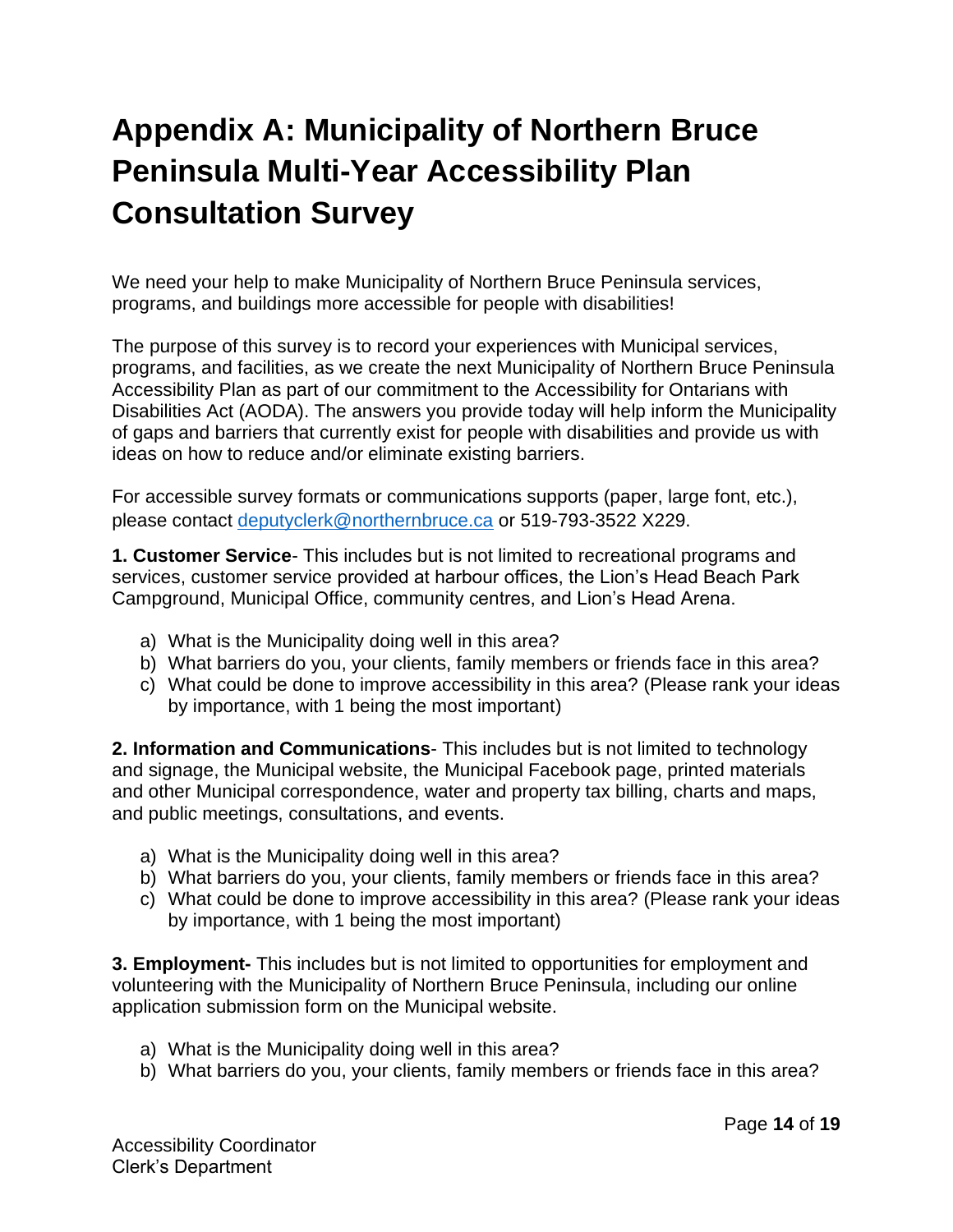c) What could be done to improve accessibility in this area? (Please rank your ideas by importance, with 1 being the most important)

**4. Design of Public Spaces -** This includes but is not limited to Municipal facilities, sidewalks, pathways and roads, and municipally owned parks.

- a) What is the Municipality doing well in this area?
- b) What barriers do you, your clients, family members or friends face in this area?
- c) What could be done to improve accessibility in this area? (Please rank your ideas by importance, with 1 being the most important)

**5. Transportation-** This includes but is not limited to accessible parking at Municipal facilities and private transportation companies operating within the Municipality.

- a) What is the Municipality doing well in this area?
- b) What barriers do you, your clients, family members or friends face in this area?
- c) What could be done to improve accessibility in this area? (Please rank your ideas by importance, with 1 being the most important)

You can request accessible formats of Municipal public documents and we welcome your comments on the accessibility of our services, programs and facilities through the following channels:

•by phone at (519) 793-3522 X 229

•by email at [deputyclerk@northernbruce.ca](mailto:deputyclerk@northernbruce.ca)

•in person at the Municipal Office (56 Lindsay Road 5, Lion's Head, ON, N0H 1W0)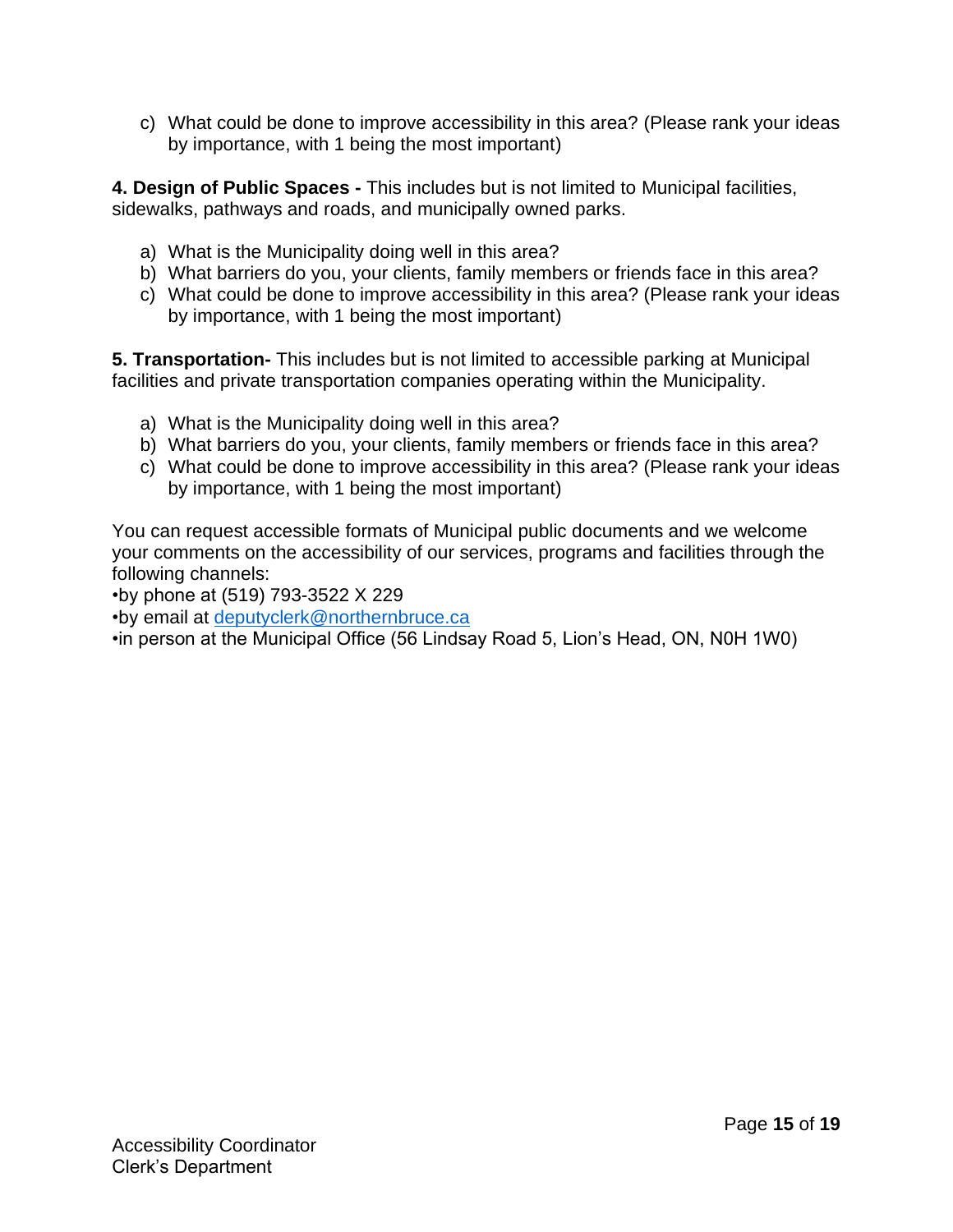## **Appendix B: Photographs of Accessibility Initiatives**



Accessible desks in the renovated front office area at the Municipal Office



Accessible entryway to the front office area at the Municipal Office with automatic door openers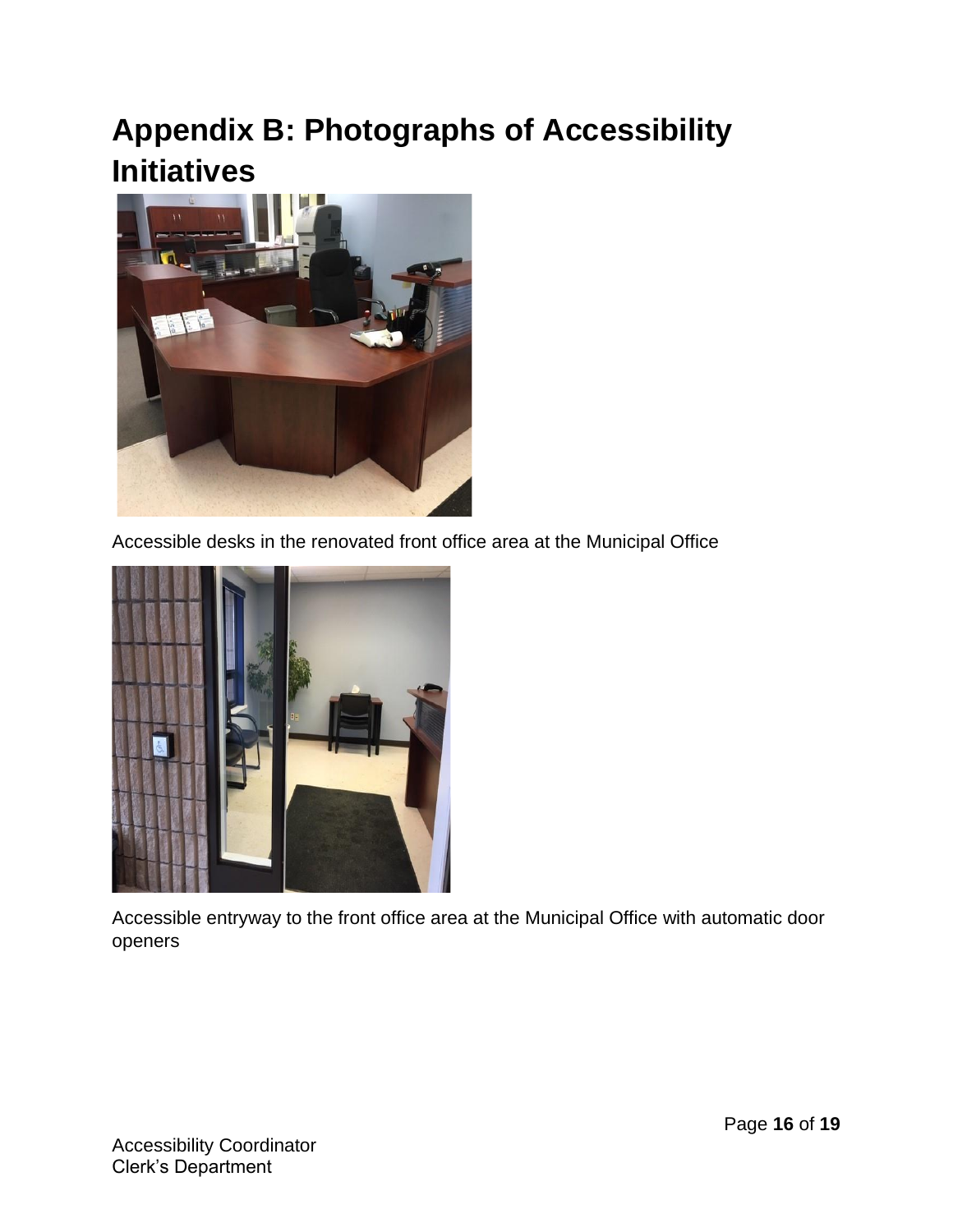

New front doors with automatic door openers at the Municipal Office



Accessible bucket swing at the Lion's Head Beach Park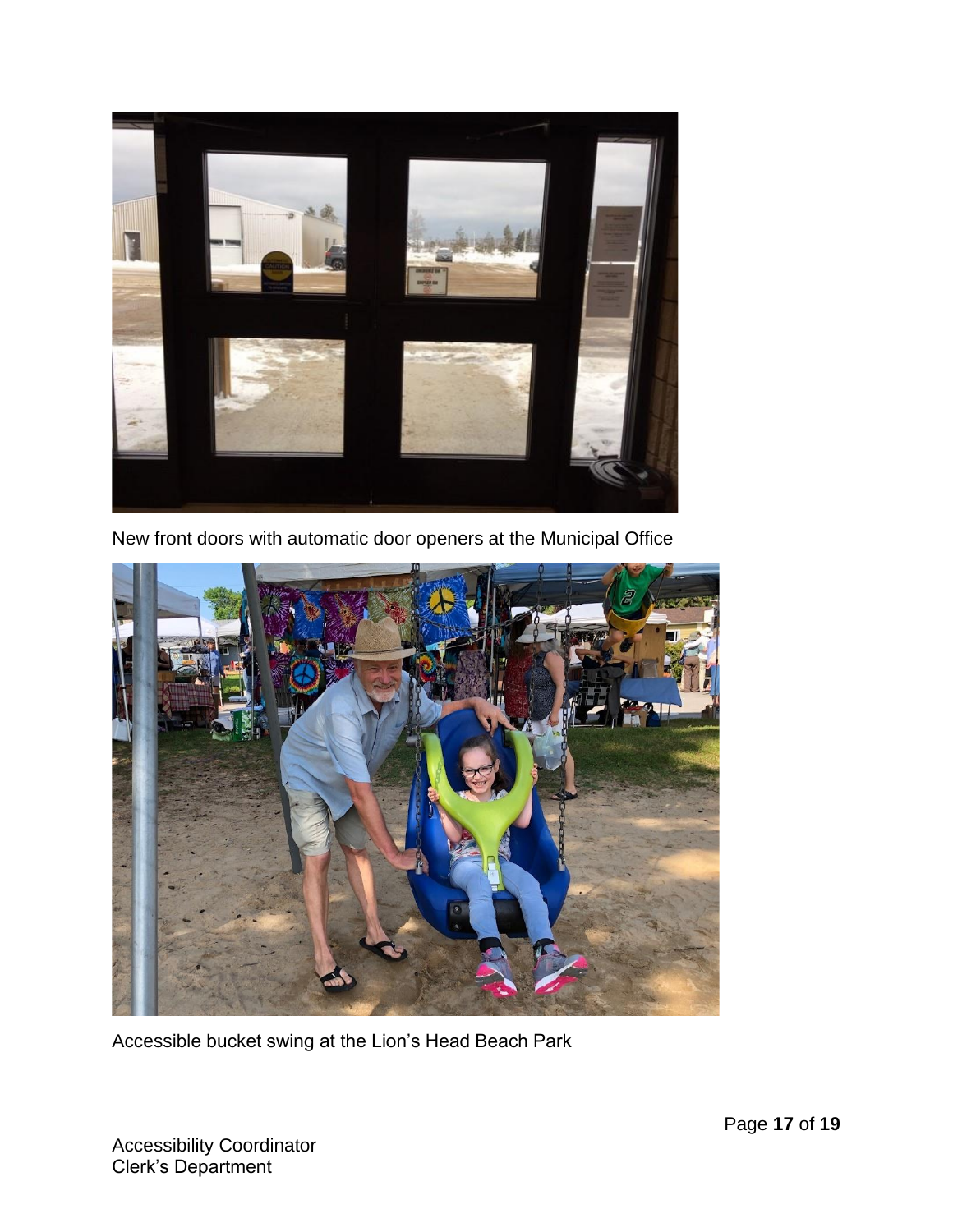

Accessible bucket swing and extended accessible sidewalk at the School Bell Park in **Tobermory** 



Communication board example, communication boards are scheduled for installation in 2022 at the Lion's Head Beach Park and downtown Tobermory area